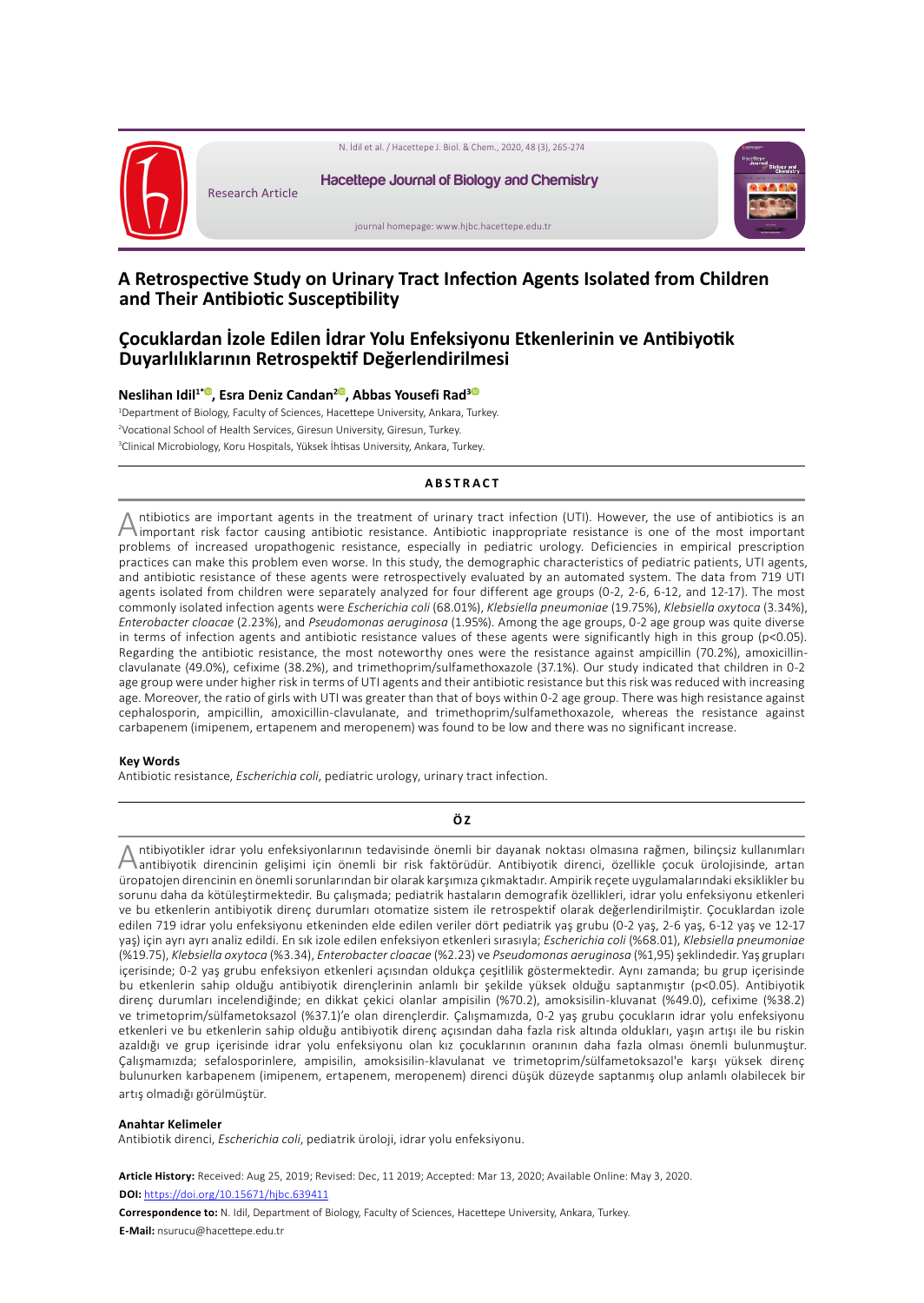## **INTRODUCTION**

rinary tract infection (UTI) is the infection of the kidneys, ureters, bladder, and urethra [1]. UTI is the second most common infection in childhood after respiratory tract infections [2,3]. UTI, one of the main bacterial infections causing acute morbidity, affects up to 180.000 children in the age of 6 (3-7% girls and 1-2% boys) according to a cumulative incidence of studies in the USA. In addition 12-30% of these children were also infected with recurrent fever infections [3]. Flora alterations, urinary tract anomalies, and immature immune system are among the causes of frequent infections in this age group [3, 4]. Renal damage induced by recurrent fever infection causes long-term complications including hypertension, renal dysfunction and chronic renal failure in later period [5, 6].Thus, detection of risk factors, development of appropriate diagnostic methods, and therefore a rapid and reliable treatment of UTI are of great importance to reduce the morbidity rate and related complications. The epidemiology of UTI varies depending on age and gender. Approximately 5% of girls and 2% of boys are infected with an UTI at least once [7]. The global prevalence in children under two is 7% [8]. In Infants, it is very difficult to identify the UTI symptoms. Clinicans should diagnose early to initiate appropriate treatment and prevent complications including hypertension and chronic kidney disease [9]. UTI frequently occurs in the adolescence period following the toilet training period after the infancy period [10]. Approximately, 60-90% of UTIs appear as pyelonephritis in the pre-school period. There is a risk of severe problems in patients who are not regularly treated or monitored for these infections [5,8].

Majority of UTI agents are *Escherichia coli*, *Klebsiella*  species, and *Proteus* species, although these agents differ depending on age and gender as well as the catheterization and hospitalization. Moreover, *Enterococcus faecalis* and *Pseudomonas* species showing high antibiotic resistance are also found in patients who were hospitalized or have anatomic anomalies [11]. Antibiotic resistance of these microorganisms varies depending on their location. In recent years, antibiotic resistance has been an increasingly important problem worldwide in the first stage of treatment [12]. Antibiotics used for the treatment include trimethoprim/sulfamethoxazole (TMP/SMX), cephalosporins, and amoxicillin [13]. Regarding the childhood UTI, *E. coli*, which is a common infection agent, indicates increasing resistance against betalactam antibiotics and TMP/SMX. Widespread antibiotic use increases the antibiotic resistance and therefore, triggers the invention of new antibiotics to be used in the treatment of infections. This situation increases the economic burden in the healthcare sector and leads to an additional increase in antibiotic resistance.

Studies on the local epidemiology of common uropathogens and their antimicrobial resistance in UTI increase the treatment success and encourage a more efficient antibiotic use. Correspondingly, this study aims to retrospectively assess the demographic characteristics, infection agents, and antibiotic resistance in pediatric patients diagnosed between 2016 and 2018.

#### **MATERIALS and METHODS**

#### **Demographic characteristics**

719 UTI agent samples were included isolated from children in a private research hospital in Ankara, Turkey between January 2016 and September 2018. The isolated samples were classified according to their age, sex, microorganisms and antibiotic susceptibility. Patients were divided into different age groups which are 0-2, 2-6, 6-12 and 12-17.

#### **Antimicrobial resistance**

In this study, resistances of 719 UTI agent samples against 19 different antimicrobial agents were examined. These antimicrobial agents were, namely, ertapenem, imipenem, meropenem, amikacin, gentamicin, ampicillin, amoxicillin/clavulanate, piperacillin/tazobactam, ciprofloxacin, norfloxacin, cefixime, ceftazidime, ceftriaxone, cefepime, nitrofurantoin, TMP/SMX, fosfomycin, colistin, and aztreonam.

Identification of the microorganisms and determination of resistance against antimicrobial agents were carried out using an automated identification and susceptibility testing system (BD Phoenix TM, BD diagnostic systems Sparks, MD, USA). The obtained results from antimicrobial resistance testing were evaluated according to the European Committee on Antimicrobial Susceptibility Testing (EUCAST) criteria (EUCAST, version 1.3, 2011.) Infection agents and their resistance states were retrospectively evaluated.

### **Statistical Analysis**

Data analysis was carried out using SPSS software (version 18.0, SPSS Inc. Chicago, IL). Descriptive values were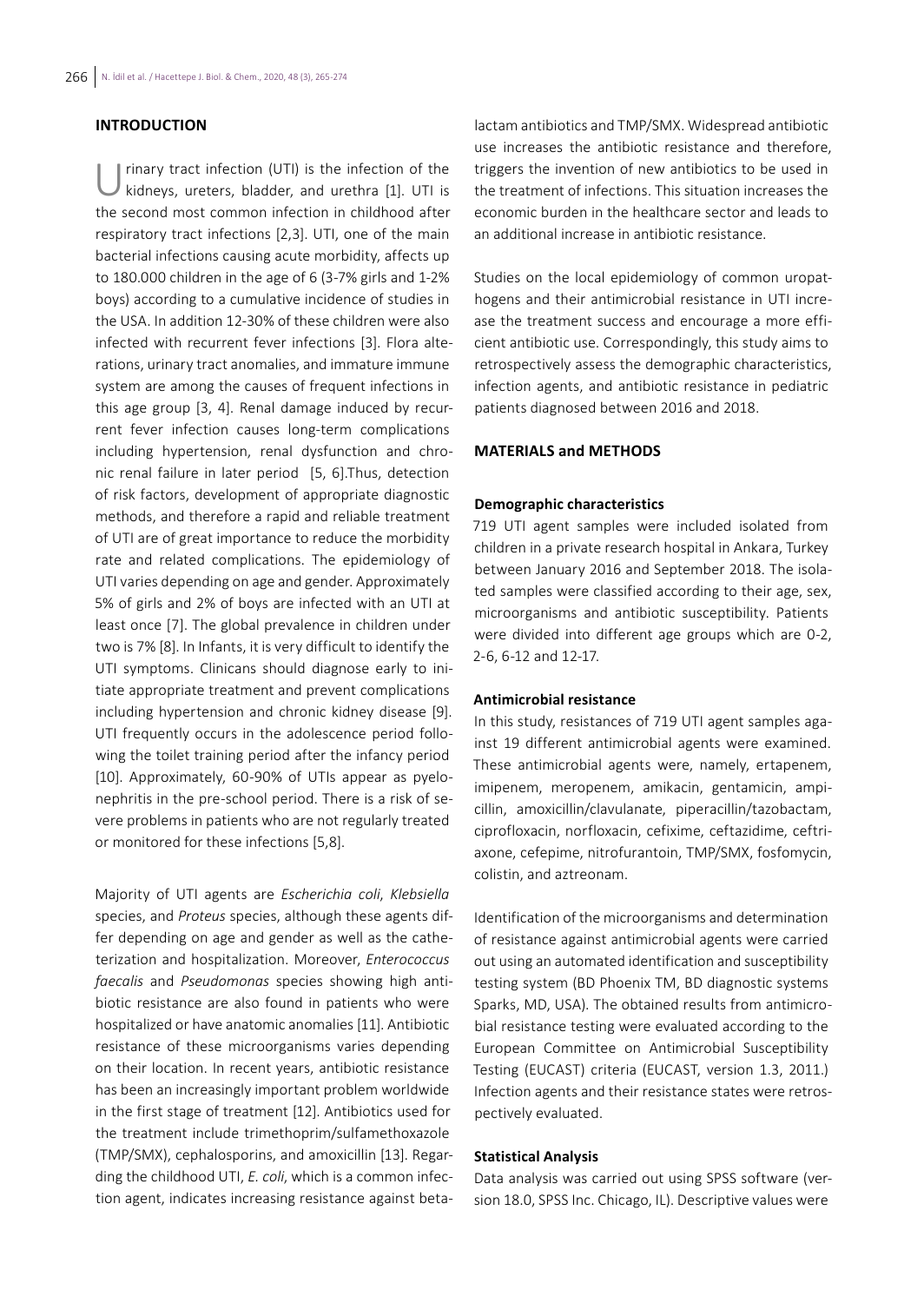specified as number (n), percentage (%), and median. The normal distribution of variables was evaluated using visual (histogram and probability graphs) and analytical methods (Kolmogorov-Smirnov/Shapiro-Wilk tests). Pearson Chi-square test was used to compare the categorical variables. Continuous variables were compared using the Mann-Whitney U test because they did not match the normal distribution. Homogeneity of the groups was evaluated by the Levene's test and Tamhane's posthoc test. In this study, p values below 0.05 were considered as statistically significant.

#### **RESULTS and DISCUSSION**

#### **Clinical results**

A total of 719 UTI agent samples obtained from children in the age groups of 0-2 (n= 428), 2-6 (n= 153), 6-12 (n= 116), and 12-17 (n= 22) were examined. In total, 16 different UTI agents have been identified from these urine specimens (Table 1).

The most frequently isolated microorganism in UTI agent samples was *Escherichia coli* (68.01%); followed by *Klebsiella, Enterobacter, Pseudomonas*, and *Proteus* species. Particularly in recent years, the incidence of high resistant gram-negative bacteria in complicated urinary tract infections has increased. In accordance with our study, the most common UTI agents isolated from children in previous years were reported as *Esc-*

*herichia coli*, followed by *Klebsiella*, *Proteus* species, *Enterococcus faecalis* and *Pseudomonas* species [11][14] *E. coli* is known as the most common bacteria (80%) in children with UTI [14]. *Klebsiella* spp., *Proteus* spp., *Enterobacter* spp., *Serratia* spp., *Pseudomonas* spp. and *Proteus mirabilis* are among the other most common infection agents [15].

### **UTI Risk Factors**

The incidence of UTI varies according to age and gender. In childhood, UTI is one of the most common infectious diseases, especially in children under two years. The incidence of UTI in girls increases after the first age and the onset of toilet training. According to national and international studies, the majority of children with UTI are girls. The distribution of UTI agents according to age groups and gender status is presented in Table 2. Regarding age groups of patients, 428 (59.5%) patients are in 0-2 age, 153 (21.3%) in 2-6, 116 (16.1%) in 6-12, 22 (3.1%) in 12-17 age. In a similar study, 1021 (23.1%) patients were under one year of age, 1547 (34.9%) were 1-5, 1018 (22.9%) were 6-10, and 835 (19.1%) were over 10 years old [16]. Moreover, another similar study found that 0-2 age group patients constitute a percentage of 56.6% (n= 125), followed by 3-7 (26.2%, n=58) and 8-15 age groups (17.2%, n= 38) [17]. Therefore, UTI is observed more often in 0-2 age group compared to other age groups as supported by this study and several other studies.

**Table 1.** Descriptive information about the bacterial strains isolated from UTI agent samples in this study.

| Infection agents       | Number         | Percentage (%) |
|------------------------|----------------|----------------|
| Escherichia coli       | 489            | 68.01          |
| Klebsiella pneumoniae  | 142            | 19.75          |
| Klebsiella oxytoca     | 24             | 3.34           |
| Enterobacter cloacae   | 16             | 2.23           |
| Pseudomonas aeruginosa | 14             | 1.95           |
| Proteus vulgaris       | $\overline{7}$ | 0.97           |
| Providencia rettgeri   | $\overline{7}$ | 0.97           |
| Enterobacter aerogenes | 5              | 0.70           |
| Proteus mirabilis      | 5              | 0.70           |
| Morganella morganii    | $\mathbf{3}$   | 0.42           |
| Citrobacter freundii   | $\overline{2}$ | 0.28           |
| Cedecea lapagei        | $\mathbf{1}$   | 0.14           |
| Citrobacter koseri     | $\mathbf{1}$   | 0.14           |
| Citrobacter werkmanii  | $\mathbf{1}$   | 0.14           |
| Serratia fonticola     | $\mathbf{1}$   | 0.14           |
| Serratia marcescens    | $\mathbf{1}$   | 0.14           |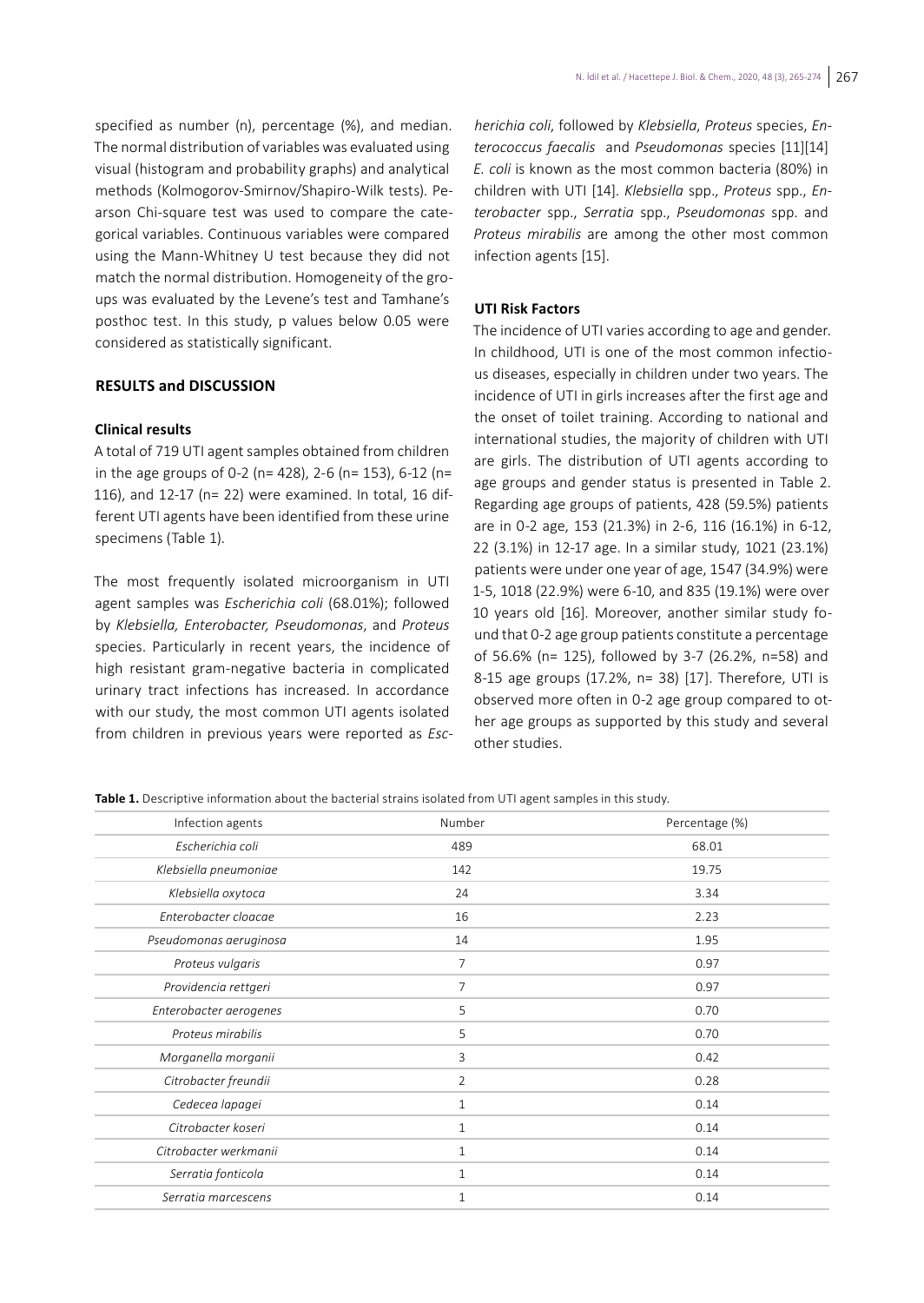|                      |                     | Age (years)    |                     | Gender              |              |                |
|----------------------|---------------------|----------------|---------------------|---------------------|--------------|----------------|
|                      | $0 - 2$             | $2 - 6$        | $6 - 12$            | $12 - 17$           | Female       | Male           |
| E. coli              | 259                 | 120            | 98                  | 12                  | 408          | 81             |
| Klebsiella spp.      | 130                 | 13             | 16                  | $\overline{7}$      | 104          | 62             |
| Enterobacter<br>spp. | 18                  | $\overline{2}$ | $\mathsf{O}\xspace$ | $1\,$               | $\mathsf 9$  | 12             |
| P. aeruginosa        | $\overline{7}$      | $\overline{4}$ | $\overline{2}$      | $\mathbf{1}$        | $\mathsf g$  | 5              |
| Proteus spp.         | 5                   | $\overline{7}$ | $\mathbf 0$         | $\mathsf O$         | 9            | 3              |
| M. morganii          | 3                   | $\mathsf O$    | $\mathbf 0$         | $\mathbb O$         | $\mathbf{1}$ | $\overline{2}$ |
| Citrobacter spp.     | $\overline{2}$      | $\mathbf{1}$   | $\mathsf{O}\xspace$ | $1\,$               | $\mathbf{3}$ | $1\,$          |
| P. rettgeri          | $\overline{2}$      | 5              | $\mathbf 0$         | $\mathsf{O}\xspace$ | 6            | $1\,$          |
| Serratia spp.        | $\overline{2}$      | $\mathbb O$    | $\mathbf 0$         | $\mathbf 0$         | $\mathbf{1}$ | $\mathbf{1}$   |
| C. lapagei           | $\mathsf{O}\xspace$ | $1\,$          | $\mathbf 0$         | $\mathsf{O}\xspace$ | $\mathbf{1}$ | $\mathsf O$    |
| Total cases          | 428                 | 153            | 116                 | 22                  | 551          | 168            |

**Table 2.** Distribution of UTI agents according to age and gender groups in children.

In accordance with other studies in the literature, this study found that 76.6% of the patients were girls, whereas only 23.4% were boys. In similar studies, 61.5% and 51% of patients were girls in 0-17 and 0-15 age groups, respectively [16,17]. Thus, the ratio of girls with UTI was found to be higher than that of boys. Similarly, 77.7% of patients (n= 525) were girls and 59.1% (n= 399) were under the age of two [18]. Therefore, the findings of this study are consistent with previous studies regarding both age and gender groups in children.

In our study, the most common observed agent was *E. coli* (56.8%) across all age groups. However, the reproductive frequency in *E. coli* decreased as the age advanced in children. The situation was similar for not only in *Klebsiella,* but *Enterobacter* sp. and *P. aeroginosa*. However, contrary to our study, Topal (2018) found that the reproductive frequency in *E. coli* increased as the age advanced [17].

### **Antizbiotic resistance**

UTI in childhood causes important problems that affect their life standard. Therefore, quick and approp-

riate diagnosis and suitable empirical therapy are crucial for children with UTI. The antimicrobial resistance of causative agents varies depending on many factors. In any empirical therapy, the causative agents and the lowest antimicrobial resistance for this microorganism should be considered. Low-spectrum antibiotics should be used as a priority in the treatment of UTI due to the reliability, cost-effectiveness, and development of antibiotic resistance. In children with a risk of increased antibiotic resistance, broad-spectrum antibiotics are used. Although amoxicillin, amoxicillin-clavulanate, cephalosporins, nitrofurantoin, and TMP-SMX are the most frequently prescribed drugs in the UTI treatment in Turkey, ampicillin and TMP-SMX are frequently used in empirical therapies [17].

In this study, among 19 different antimicrobial agents, the highest resistance rates were against ampicillin, amoxicillin/clavulanate, cephalosporin group, TMP/SMX, and aztreonam, respectively. The lowest resistance rates were observed against imipenem, amikacin, and meropenem, respectively (Figure 1). Resistance against these antibiotics was found to be mainly in *E. coli* and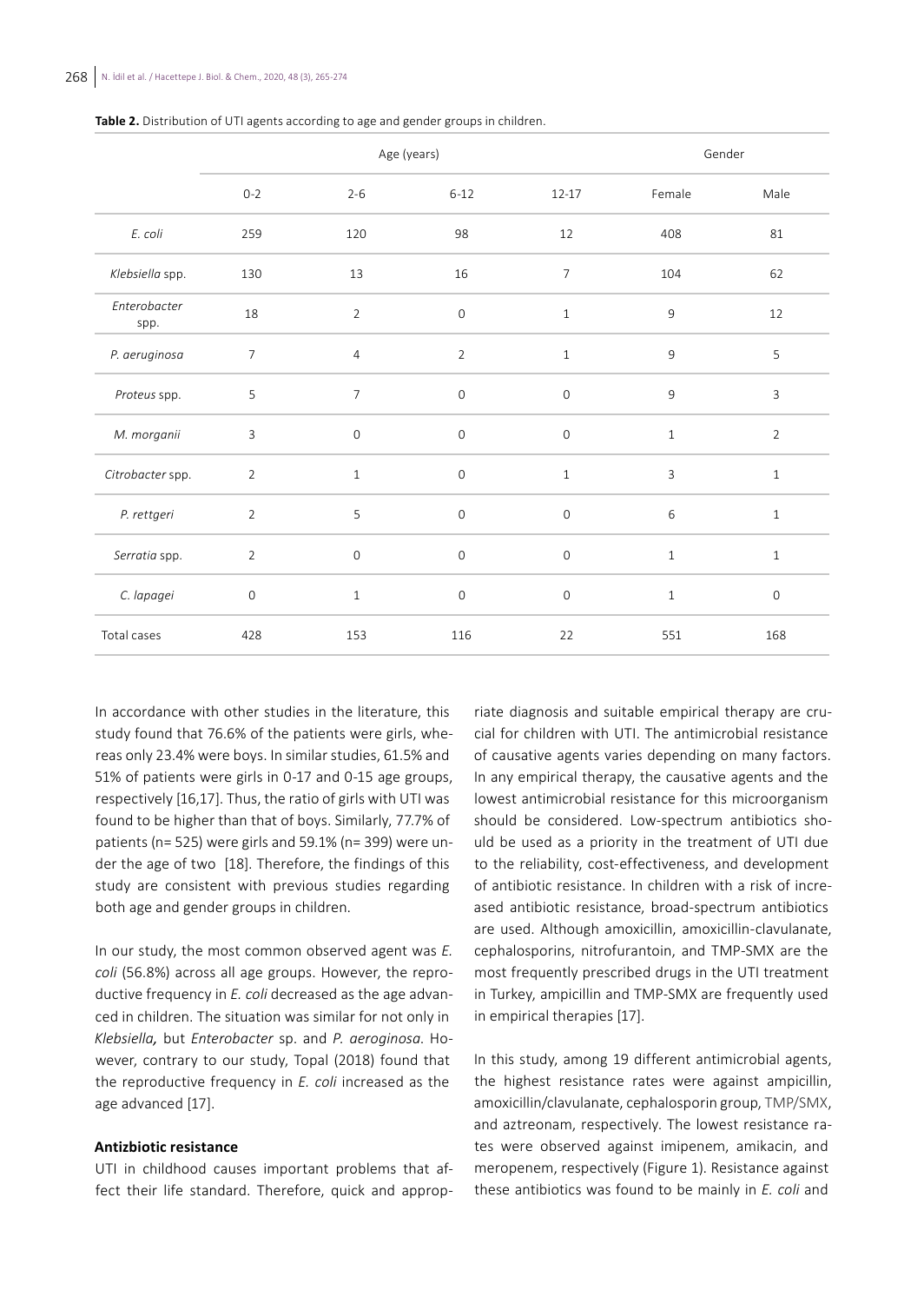*Klebsiella* strains (Table 3). Low resistance against amikacin and imipenem antibiotics was also reported and amikacin resistance was found to be quite low in *E. coli*  and *Klebsiella* strains, in accordance with our study [17]. Aminoglycoside group antibiotics are one of the preferable antibiotics owing to low resistance in the treatment of UTI as supported by the findings of literature. Moreover, imipenem is noted as a broad-spectrum antibiotic that is less frequently used and it can be preferred in cases with resistance against other antibiotics.

Our study indicated that ampicillin (62.1%), amoxicillinclavulanate (45.5%), and TMX/SMX (37.4%) resistance were quite high in *E. coli* strains. Also, there was a resistance development for TMP/SMX (37.1%) and therefore, this antibiotic could not be used in the first stage treatment. Similarly, it is also reported that resistance values against ampicillin and TMP-SMX were high [19]. In Turkey, resistance values of *E. coli* against TMP-SMX and ceftriaxone were reported to be 34.7%, 17%, respectively [20]. In another study, resistance rates of ampicillin and TMP-SMX in *E. coli* were 81.5% and 67%, respectively [21]. Kömürlüoğlu et al. (2017) reported that ampicillin and TMP-SMX resistance values were found to be 68.9% and 46.7% in *E. coli*, whereas the values were 100% and 38.6% in *Klebsiella* spp., respectively. Moreover, in a previous study in Turkey, ampicillin resistance values were 56.4%, 78.3%, and 42.3% in *E. coli*, *Klebsiella* species and *Proteus* species, respectively [21]. Consequently, a high rate of ampicillin resistance detected in our study was consistent with findings of previous literature.

The resistances against ampicillin (96.9%) and nitrofurantoin (76.4%) were also found to be relatively high in *Klebsiella* species which is the second most common agent isolated in this study (Table 3). A possible reason behind these high values is that these agents are frequently used in the empirical treatment of UTI in Turkey. However, dissimilar to other agents, the resistance against nitrofurantoin in *Klebsiella* species was quite noteworthy in our study. In addition, aztreonam resistance values were found to be 27.8% and 44.2% in *E. coli* and *Klebsiella* species, respectively.

There is also a high degree of resistance against cephalosporins, which are frequently used in the treatment of UTI. Our study found that there were resistances against cefixime, ceftriaxone and ceftazidime antibiotics which are among the  $3<sup>rd</sup>$  generation cephalosporins, whereas there was resistance development against cefepime that is among the  $4<sup>th</sup>$  generation cephalosporins (Table 3). The development of resistance against cefixime (38.2%), ceftriaxone (34.2%), ceftazidime (32.3%), and cefepime (29.6%) antibiotics over time can also be associated with the frequent use of these antibiotics. A previous study reported that resistance values of *E. coli* and *Klebsiella* spp. against cefixime, a common oral antibiotic, were 31.3% and 38.2%, respectively. The highest levels of cefepime resistance were in *Acinetobacter* (53.3%), *Klebsiella* spp. (36.9%), and *E. coli* (26.8%). Ceftazidime resistance values were 30.2% in *E. coli*, 39.4% in *Klebsiella* spp., 15.1% in *Pseudomonas*, 40.5% in *Enterobacter*, and 47.8% in *Acinetobacter*. The highest rates of ceftriaxone resistance were found in Enterobacter (47.1%), *Klebsiella* spp. (41.6%) and *E. coli* (31.5%) [14]. In



**Figure 1.** Antimicrobial resistance distribution of urinary tract infection agents isolated from children.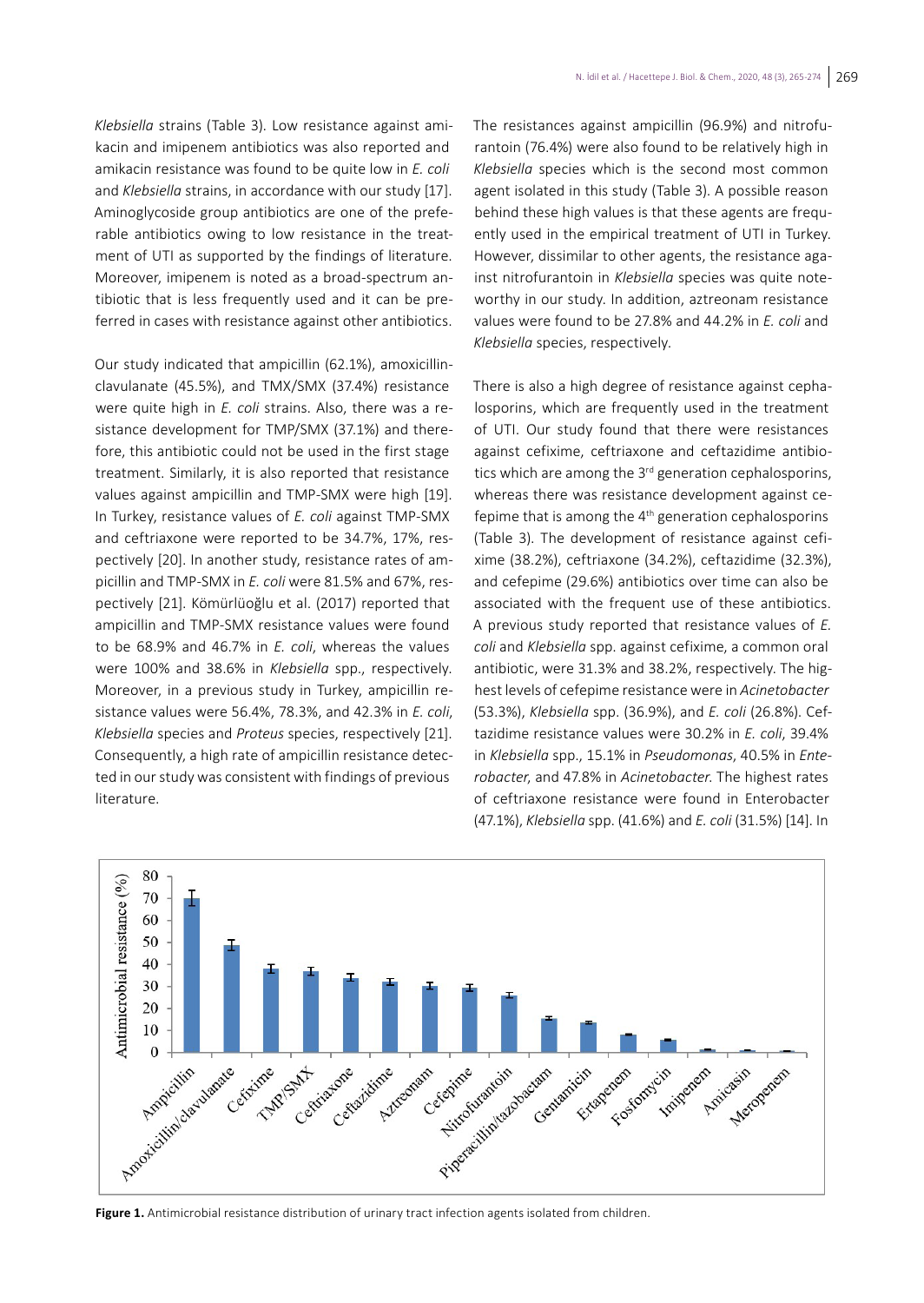| Antibiotic agents                  | $(n=486)$<br>E. coli | Klebsiella spp.<br>$(n=165)$ | Enterobacter<br>$spp.$ ( $n=21$ ) | P. aeruginosa<br>$(n = 14)$ | Proteus spp.<br>$(n = 12)$ | M. morganii<br>$(n=3)$   | Citrobacter<br>spp. $(n=4)$ | P. rettgeri<br>$(n=7)$ | Serratia spp.<br>$(n = 2)$ | C. lapagei<br>$(n=1)$    | Total      |
|------------------------------------|----------------------|------------------------------|-----------------------------------|-----------------------------|----------------------------|--------------------------|-----------------------------|------------------------|----------------------------|--------------------------|------------|
| Ampicillin                         | 302                  | 160                          | 15                                | $\frac{3}{2}$               | $\infty$                   | $\sim$                   | $\overline{ }$              | $\sim$                 | $\overline{\phantom{0}}$   | $\circ$                  | 505 (70.2) |
| Amoxicillin/clavula-<br>nate       | 221                  | 85                           | $\frac{8}{18}$                    | $13$                        | $\sim$                     | $\sim$                   | $\infty$                    | $\circ$                | $\overline{\phantom{0}}$   | $\circ$                  | 352 (49)   |
| Trimethoprim/sul-<br>famethoxazole | 182                  | 72                           | $\circ$                           | $\overline{10}$             | $\sim$                     | $\overline{ }$           | $\circ$                     | $\circ$                | $\circ$                    | $\circ$                  | 267 (37.1) |
| Cefixime                           | 158                  | $\overline{\text{8}}$        | $\Xi$                             | $\overline{4}$              | 4                          | $\sim$                   | $\overline{\phantom{0}}$    | $\sim$                 | $\overline{\phantom{0}}$   | $\overline{\phantom{0}}$ | 275 (38.2) |
| Ceftazidime                        | $147$                | 78                           | $\mathsf{L}\cap$                  | $\circ$                     | $\circ$                    | $\circ$                  | $\circ$                     | $\circ$                | $\overline{\phantom{0}}$   | $\overline{\phantom{0}}$ | 232 (32.3) |
| Ceftriaxone                        | 140                  | 75                           | $\infty$                          | $\overline{4}$              | LŊ                         | $\overline{\phantom{0}}$ | $\circ$                     |                        | $\overline{\phantom{0}}$   | $\overline{\phantom{0}}$ | 246 (34.2) |
| Cefepime                           | 135                  | $\overline{71}$              | 4                                 | $\circ$                     | $\overline{ }$             | $\circ$                  | $\circ$                     | $\circ$                | $\overline{ }$             | $\overline{ }$           | 213 (29.6) |
| Aztreonam                          | 135                  | 73                           | $\circ$                           | $\sim$                      | $\circ$                    | $\circ$                  | $\circ$                     | $\circ$                | $\overline{\phantom{0}}$   | $\overline{\phantom{0}}$ | 218 (30.3) |
| Norfloxacin                        | 102                  | 43                           | $\circ$                           | $\sigma$                    | $\circ$                    | $\overline{\phantom{0}}$ | $\circ$                     | $\circ$                | $\circ$                    |                          | 156 (21.7) |
| Ciprofloxacin                      | 72                   | 21                           | $\circ$                           | $\circ$                     | $\circ$                    | $\overline{\phantom{0}}$ | $\circ$                     | $\circ$                | $\circ$                    |                          | 95 (13.2)  |

Table 3. Antimicrobial resistance distributions according to urinary tract infection factors isolated from children. **Table 3.** Antimicrobial resistance distributions according to urinary tract infection factors isolated from children.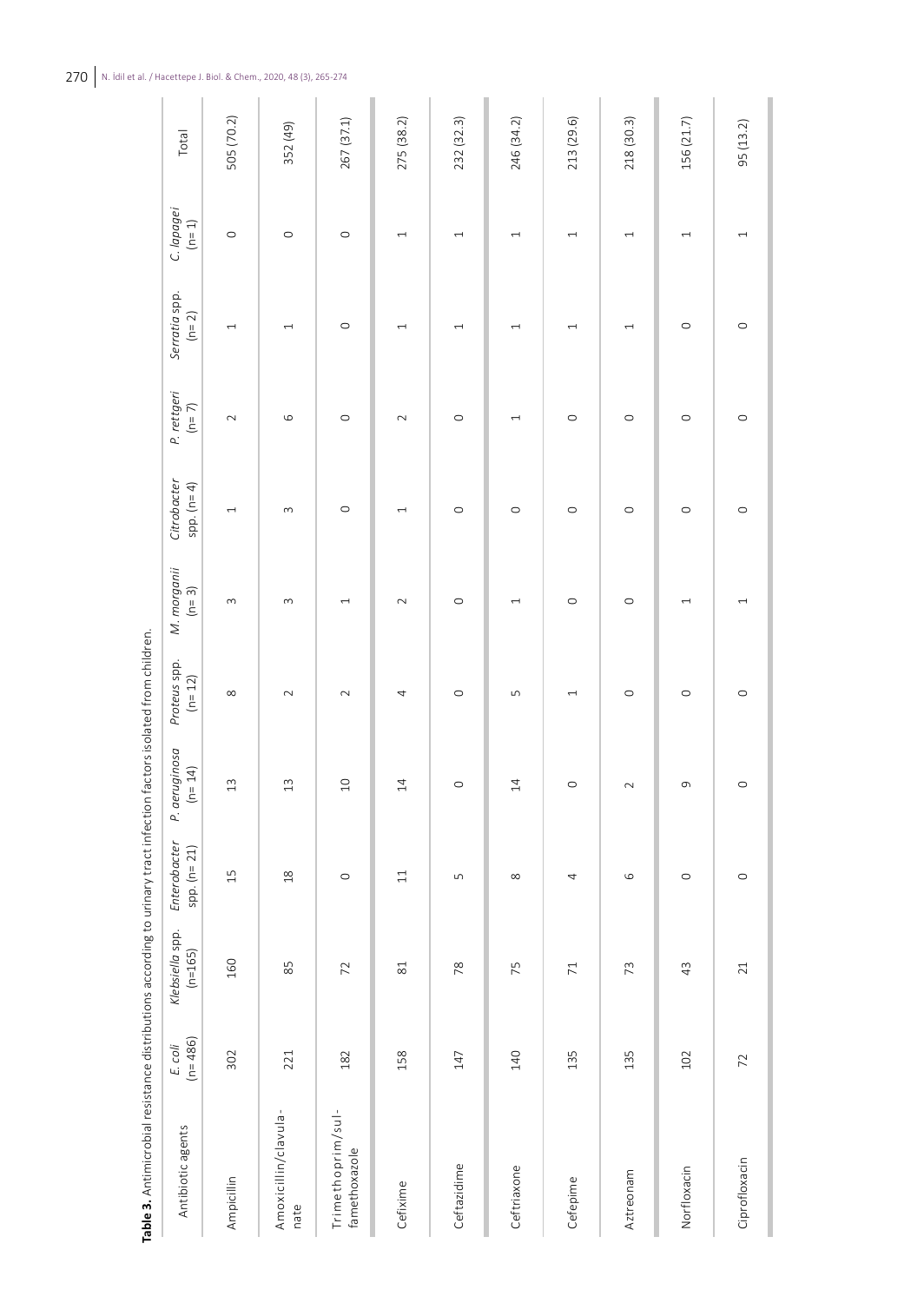| Antibiotic agents            | $(n=486)$<br>E. coli | Klebsiella spp.<br>$(n = 165)$ | Enterobacter<br>$spp. (n = 21)$ | P. aeruginosa<br>$(n = 14)$ | Proteus spp.<br>$(h = 12)$ | M. morganii<br>$(n=3)$ | Citrobacter<br>spp. $(n=4)$ | P. rettgeri<br>$(n=7)$ | Serratia spp.<br>$(n = 2)$ | C. lapagei<br>$(n=1)$    | Total      |
|------------------------------|----------------------|--------------------------------|---------------------------------|-----------------------------|----------------------------|------------------------|-----------------------------|------------------------|----------------------------|--------------------------|------------|
| Gentamicin                   | 43                   | 50                             | $\overline{\phantom{0}}$        | $\circ$                     | 4                          | $\circ$                | $\circ$                     | $\circ$                | $\overline{\phantom{0}}$   | $\circ$                  | 99 (13.8)  |
| Piperacillin/tazobac-<br>tam | 43                   | 64                             | $\sqrt{2}$                      | $\overline{ }$              | $\circ$                    | $\circ$                | $\circ$                     | $\circ$                | $\circ$                    | $\circ$                  | 113 (15.7) |
| Ertapenem                    | 12                   | 23                             | $\circ$                         | $14\,$                      | $\overline{\phantom{0}}$   | $\circ$                | $\circ$                     | $\sim$                 | $\overline{\phantom{0}}$   | $\overline{ }$           | 60 (8.3)   |
| Meropenem                    | 4                    | $\infty$                       | $\circ$                         | $\overline{ }$              | $\circ$                    | $\circ$                | $\circ$                     | $\circ$                | $\circ$                    | $\circ$                  | $8\ (1.1)$ |
| Nitrofurantoin               | 4                    | 126                            | $\Box$                          | 14                          | 12                         | $\infty$               | $\sim$                      | $\overline{ }$         | $\sim$                     | $\overline{\phantom{0}}$ | 188 (26.1) |
| Imipenem                     | $\sim$               | 4                              | $\circ$                         | $\overline{ }$              | 4                          | $\circ$                | $\circ$                     | $\circ$                | $\circ$                    | $\circ$                  | 11(11.5)   |
| Amicasin                     | $\sim$               | LŊ                             | $\circ$                         | $\circ$                     | $\circ$                    | $\circ$                | $\circ$                     | $\circ$                | $\overline{\phantom{0}}$   | $\overline{\phantom{0}}$ | 9(1.3)     |
| Fosfomycin                   | $\sim$               | $\overline{17}$                | $\infty$                        | 13                          | $\sim$                     | 3                      | $\circ$                     | $\sim$                 | 1                          | $\circ$                  | 43(6)      |
| Colistin                     | $\circ$              | $\overline{\phantom{0}}$       | $\circ$                         | $\circ$                     | $12$                       | $\sim$                 | $\circ$                     | $\overline{ }$         | $\sim$                     | $\overline{ }$           | 26 (2.6)   |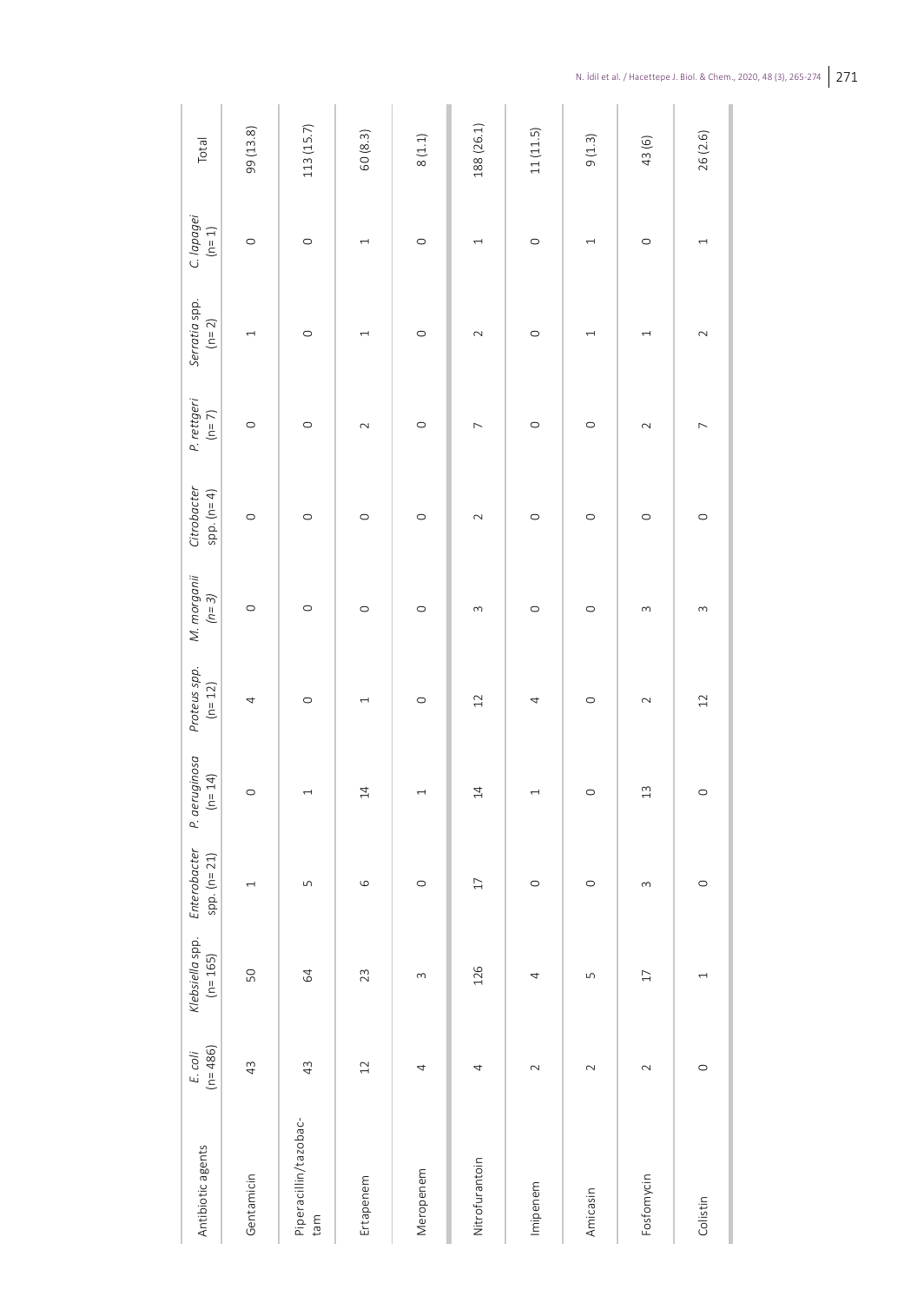a study in Greece, the sensitivity to the 3<sup>rd</sup> generation cephalosporins (cefotaxime, ceftriaxone, and ceftazidime) in *E. coli* was found to be between 95.6% and 97.4%. In our study, the cephalosporin resistance was found to be slightly higher compared with the literature. It is thought that the expansion in the usage area of cephalosporin group antibiotics which are used as the first choice and the use of prophylactic antibiotics play an important role in the development of resistance against these antibiotics. Given the presence of increasing resistance, especially the 3rd generation cephalosporins should be used more selectively.

Carbapenems are the most preferred group for parenteral treatment of UTI caused by microorganisms which are resistant to many antibiotics. It was reported that carbapenem resistance was the highest in *E. coli* strains (18.5%) [21], whereas the carbapenem resistance was reported as 1.2% in a different study [22]. In the studyof Konca et al. [23], imipenem and ertapenem resistance values were found to be 4.1% and 4.6% in all gram-negative bacteria, respectively. In another study, meropenem resistance was 1.3%, imipenem resistance was 1.5%, and ertapenem resistance was 1.7% in *E. coli*  [19]. In our study, the low rate of resistance against carbapenem group antibiotics was identified in *E. coli* and *Klebsiella* species. Carbapenem resistance was found to be quite low in accordance with other studies in the literature and there has been no significant increase in the resistance compared to previous studies.

In 0-2 age group, there were high levels of resistance against all of the tested antibiotics in this study (Figure 2). The highest resistance was against gentamicin (78.8%), whereas the lowest resistance was against imipenem (45.5%). Among the age groups, the lowest antibiotic resistance levels were found in 12-17 age group. In this group, the highest resistance was against meropenem (12.5%), whereas the lowest resistance was against ertapenem (1.7%). Antibiotic resistance values in the four different age groups (0-2, 2-6, 6-12, and 12-17) indicated a normal distribution except for 12-17 age group (p=0.44) but it was also evaluated as in a normal distribution. According to statistical analysis results, antibiotic resistance was significantly higher in 0-2 age group (Group 1), whereas in 12-17 age group (Group 4), the resistance was significantly lower than other age groups (p<0.05) (Table 4). UTI agents and antibiotic resistance were evaluated in children under two years old in a joint study comprising 18 pediatric

nephrology centers from 10 European countries [24] Springer-Verlag Berlin Heidelberg. Knowledge of the distribution spectrum of causative organisms and their resistance patterns has become a core requirement for the rational and effective management of urinary tract infections. In the context of a prospective trial on the use of antibiotic prophylaxis in infants with underling kidney malformations, we conducted an online survey among paediatric nephrologists on positive urine cultures (July 2010–June 2012, which predominantly isolated *E. coli* strains and found that the highest antibiotic resistance values were against ampicillin, trimethoprim, cephalosporins and co-amoxiclav derivative antibiotics, in accordance with our study. Therefore, these resistance levels create a severe threat particularly for children not only in Turkey but also in the world.

In conclusion, ampicillin, cephalosporins, amoxicillinclavulanate, and TMP/SMX should not be empirically commenced. In order to avert a rapid resistance development that is closely associated with widespread and inappropriate antibiotic use, the use of random antibiotics should be avoided and particularly the 3rd generation cephalosporins should be used more selectively. Although our data reflect only the results of patients admitted to a single hospital, classification of pathogens and determination of resistance rates against oral and parenteral antibiotics make our study valuable as it assesses the resistance patterns in patients.

#### **References**

- 1. R. Quigley, Diagnosis of urinary tract infections in children, Curr. Opin. Pediatr., 21 (2009) 194-198.
- 2. İ. Şahin, Ş. Öksüz, D. Kaya, İ. Şencan, A. Gülcan, Antibiotic susceptibility of uropathogenic gram negative rods isolated from inpatient and outpatient children, ANKEM Derg. 18 (2004) 101-104.
- 3. B. Becknell, M. Schober, L. Korbel, J.D. Spencer, The diagnosis, evaluation and treatment of acute and recurrent pediatric urinary tract infections, Expert Rev. Anti. Infect. Ther., 13 (2015) 81-90.
- 4. S. Swerkersson, U. Jodal, C. Åhrén, S. Hansson, Urinary tract infection in small outpatient children: The influence of age and gender on resistance to oral antimicrobials, Eur. J. Pediatr., 173 (2014) 1075-1081.
- 5. P. H.Conway, A.Cnaan, T. Zaoutis, B. V. Henry, R. W. Grundmeier, R. Keren, Recurrent urinary tract infections in children: Risk factors and association with prophylactic antimicrobials, J. Am. Med. Assoc., 298 (2007) 179-186.
- 6. N. Taneja, S. S. Chatterjee, M. Singh, S. Singh, M. Sharma, Pediatric urinary tract infections in a tertiary care center from north India, Indian J. Med. Res. 131 (2010) 101-105.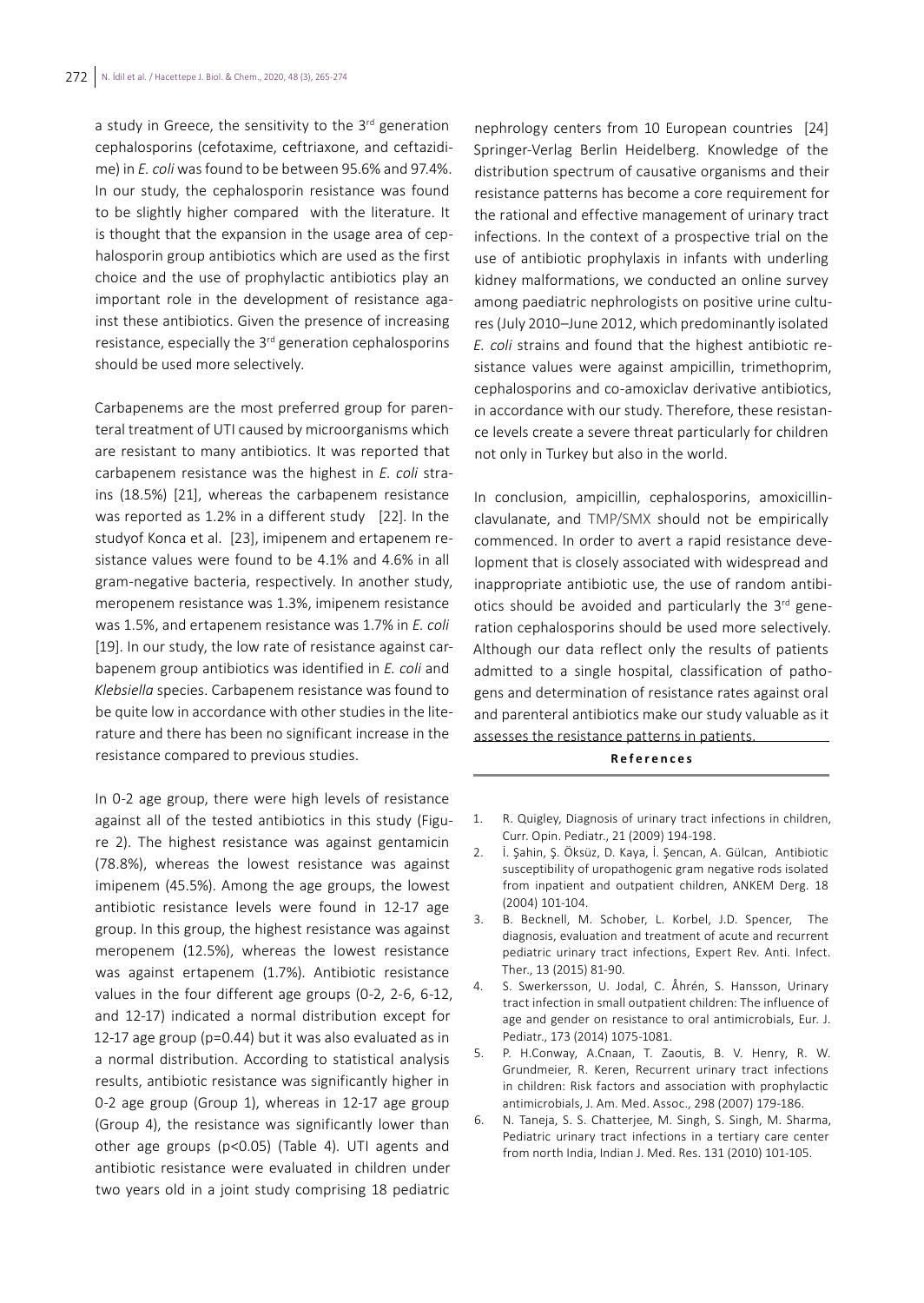

|              |      | Mean Differen- | Std. Error |              | 95% Confidence Interval |                |
|--------------|------|----------------|------------|--------------|-------------------------|----------------|
| (I) VAR00001 |      | ce (I-J)       |            | Significance | Lower Bound             | Upper<br>Bound |
|              | 2.00 | 70.52632*      | 19.90999   | .011         | 12.7880                 | 128.2646       |
| 1.00         | 3.00 | 73.31579*      | 19.75320   | .008         | 15.8618                 | 130.7698       |
|              | 4.00 | 93.84211*      | 19.10285   | .001         | 37.4724                 | 150.2118       |
|              | 1.00 | $-70.52632*$   | 19.90999   | .011         | $-128.2646$             | $-12.7880$     |
| 2.00         | 3.00 | 2.78947        | 7.67403    | 1.000        | $-18.5854$              | 24.1644        |
|              | 4.00 | 23.31579*      | 5.79835    | .004         | 6.3200                  | 40.3116        |
|              | 1.00 | $-73.31579*$   | 19.75320   | .008         | $-130.7698$             | $-15.8618$     |
| 3.00         | 2.00 | $-2.78947$     | 7.67403    | 1.000        | $-24.1644$              | 18.5854        |
|              | 4.00 | 20.52632*      | 5.23472    | .005         | 5.2072                  | 35.8454        |
| 4.00         | 1.00 | $-93.84211*$   | 19.10285   | .001         | $-150.2118$             | $-37.4724$     |
|              | 2.00 | $-23.31579*$   | 5.79835    | .004         | $-40.3116$              | $-6.3200$      |
|              | 3.00 | $-20.52632*$   | 5.23472    | .005         | $-35.8454$              | $-5.2072$      |

**Table 4.** Statistical analysis of antibiotic resistance levels in four different age groups (Group 1: 0-2, Group 2: 2-6, Group 3: 6-12, and Group 4: 12-17).

Note: \* symbol indicates that the mean difference is significant at 0.05 level.